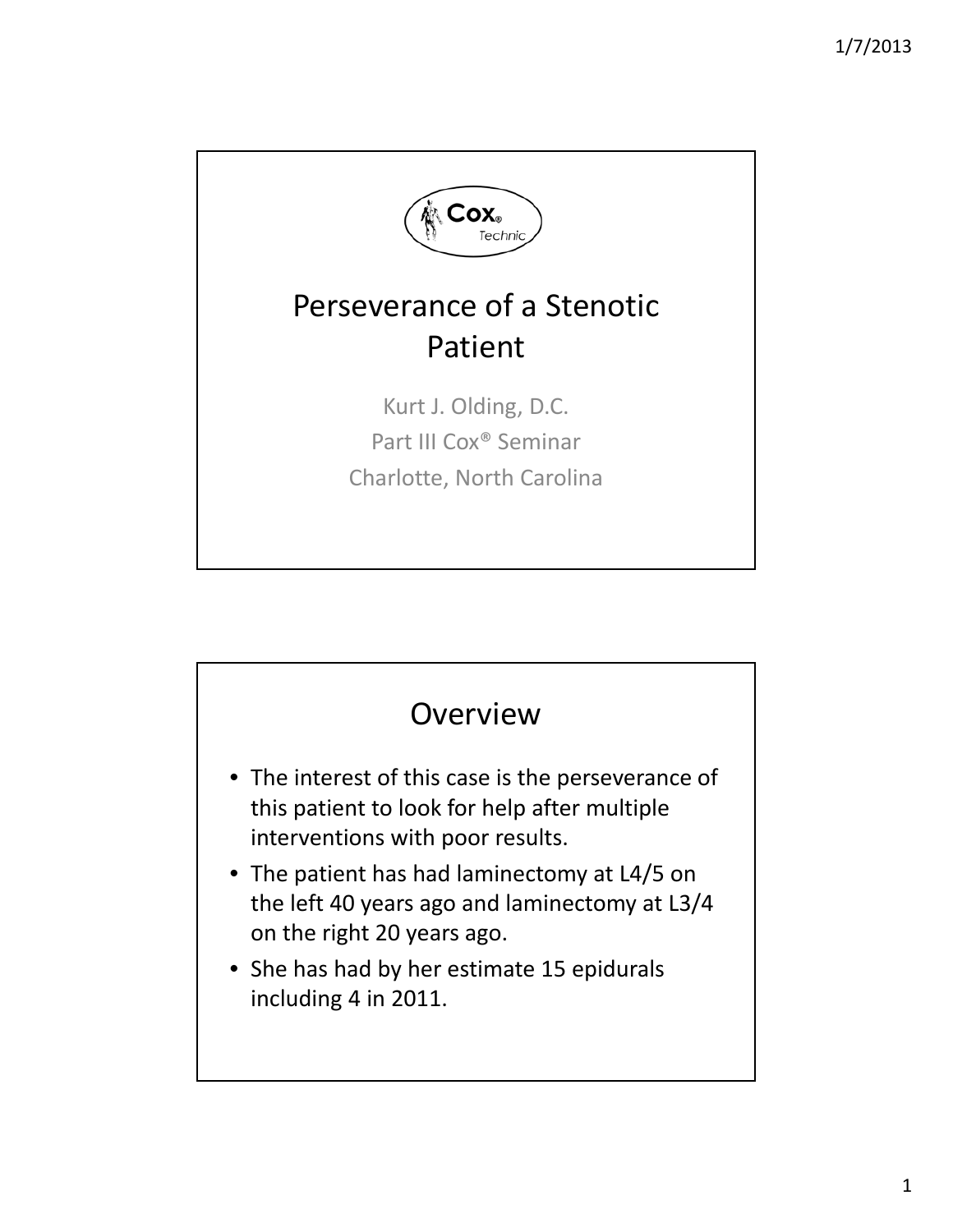### Overview

- She saw a chiropractor at her Winter home in Florida last year because of bilateral leg and back pain. She was treated with a lumbar roll and had to be carried out of the office.
- She, remarkably, saw a different chiropractor in Florida two months later and again had an adverse reaction after lumbar roll. She was able to ambulate out of the office, but her pain was markedly worse for over a week.

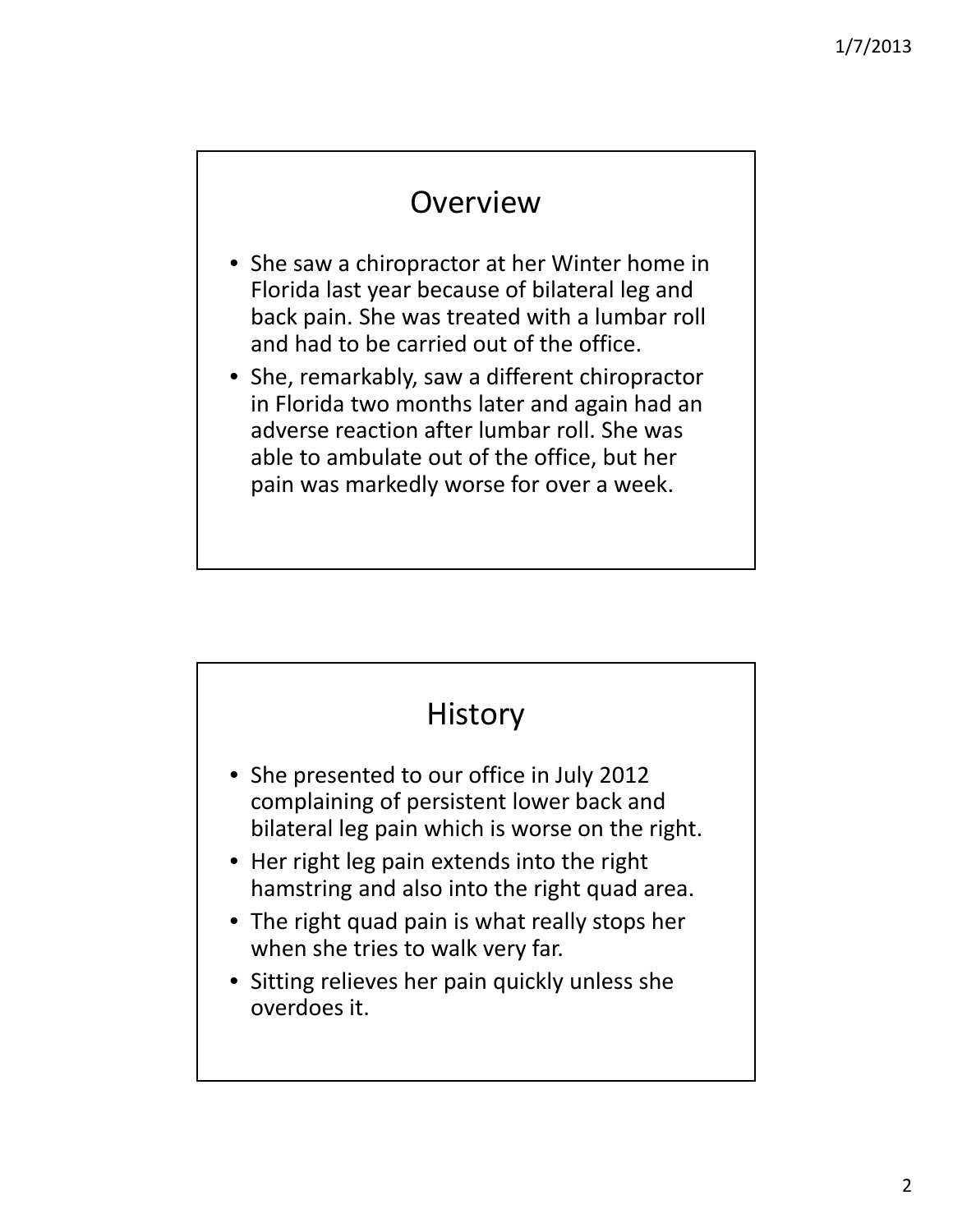# History

• Her goal is to be able to remain independent and maintain her house. Her pain has reached the point where she has difficulty staying on her feet long enough to do this.

#### Physical Exam • Lower extremity pulses were normal, no signs of swelling in either extremity. • Blood pressure was 134/78, pulse 72, heart was in normal sinus rhythm. • The patient rated her pain as 7/10 if she pushed things too far. Her pain left with sitting.

• Supine, dorsiflexion and plantar flexion were 5/5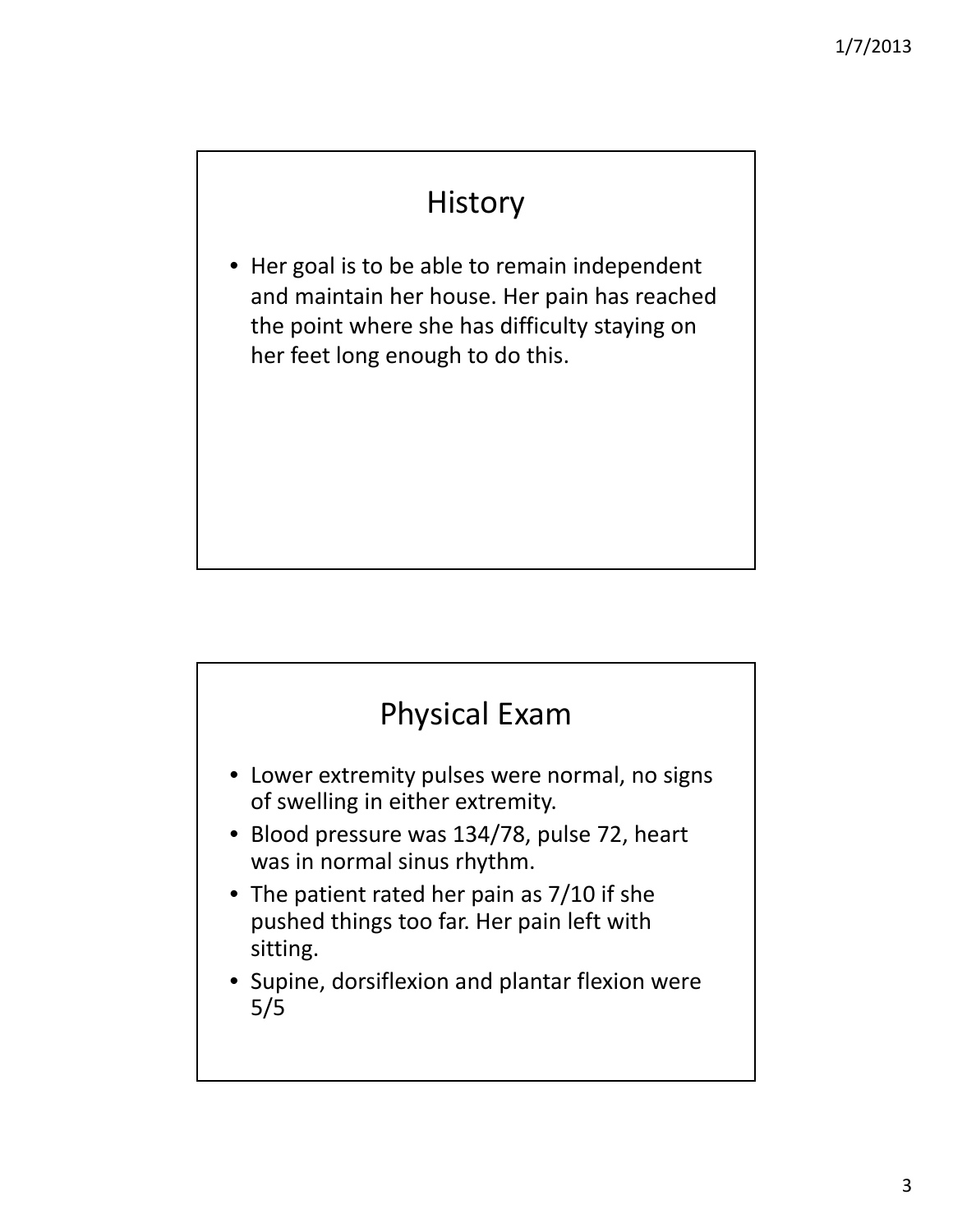# Physical Exam

- Quadriceps strength was 4/5 on the right and 5/5 on the left.
- Dermatomal exam was normal.
- The patient did exhibit limp on right leg and a slight flexion antalgia.

#### MRI

- 2009‐L3/4‐right foraminal disc protrusion at site of previous laminectomy compressing the exiting right L3 nerve root.
- L4/5‐20% anterior subluxation L4 on L5. Disk dehydration and diffuse bulge. Bilateral facet hypertrophy and spurring.
- L5/S1‐ severe disc degeneration with complete loss of disc space height.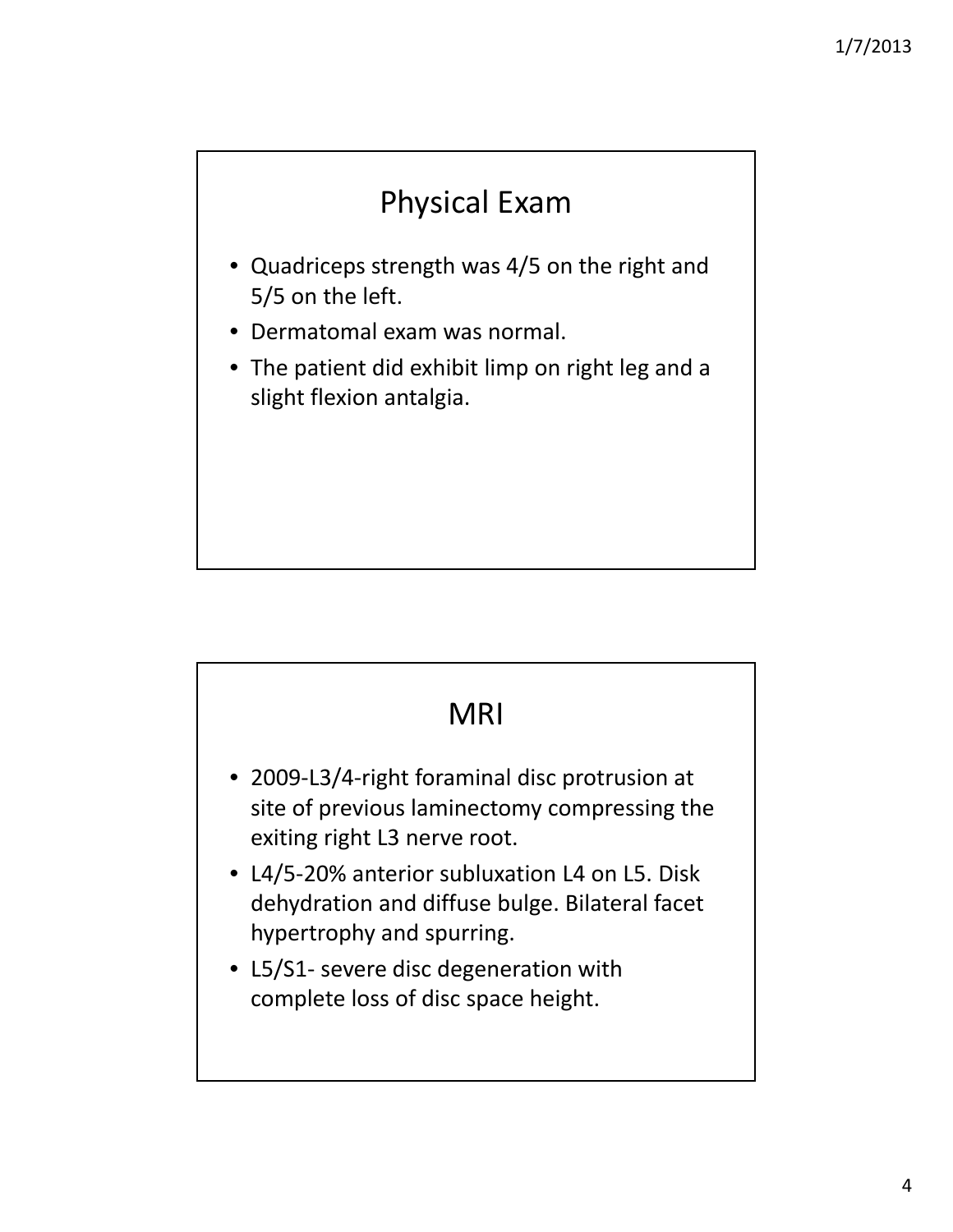### MRI

• 2010‐Similar findings with further stenotic narrowing of the right L3/4 IVF.

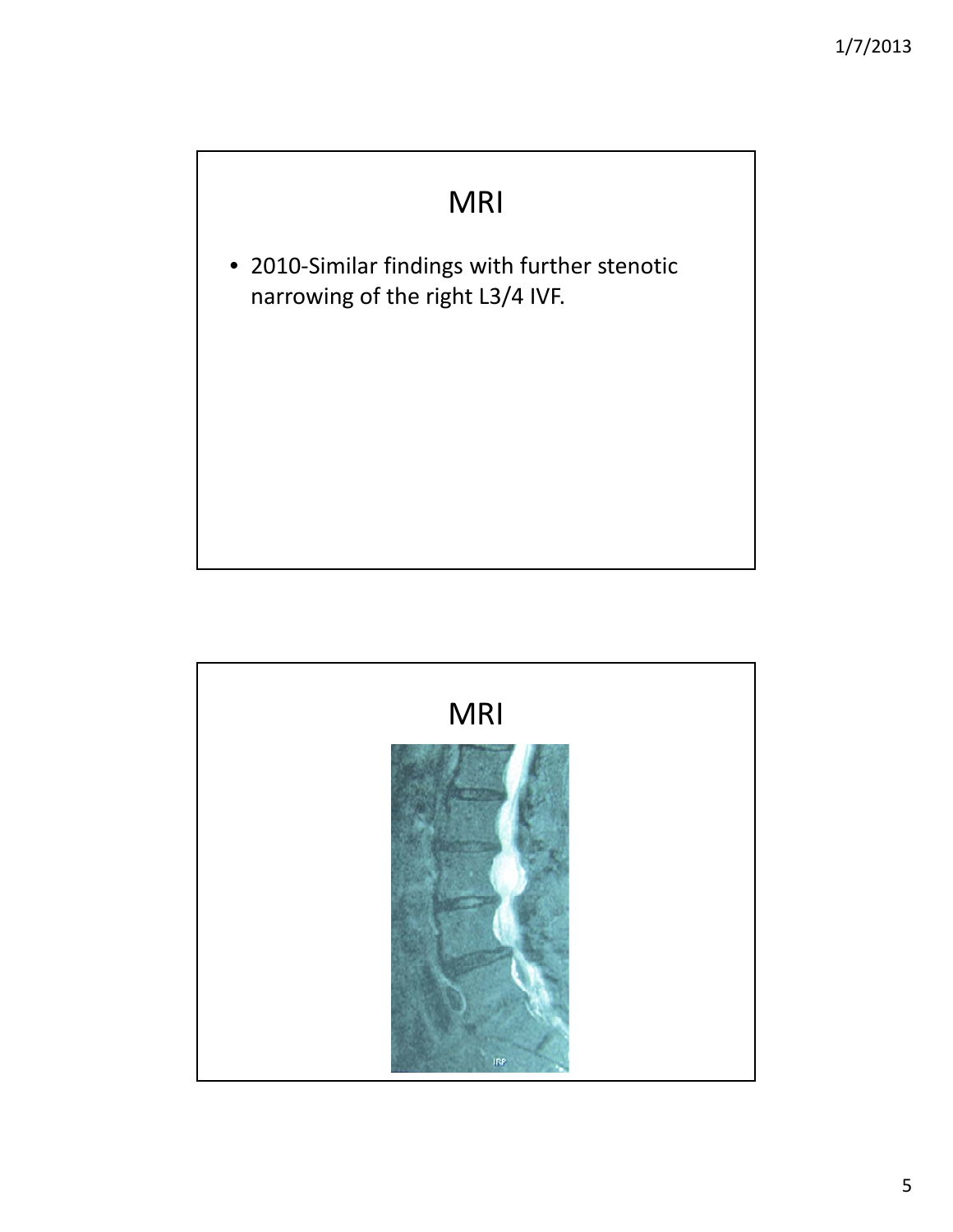

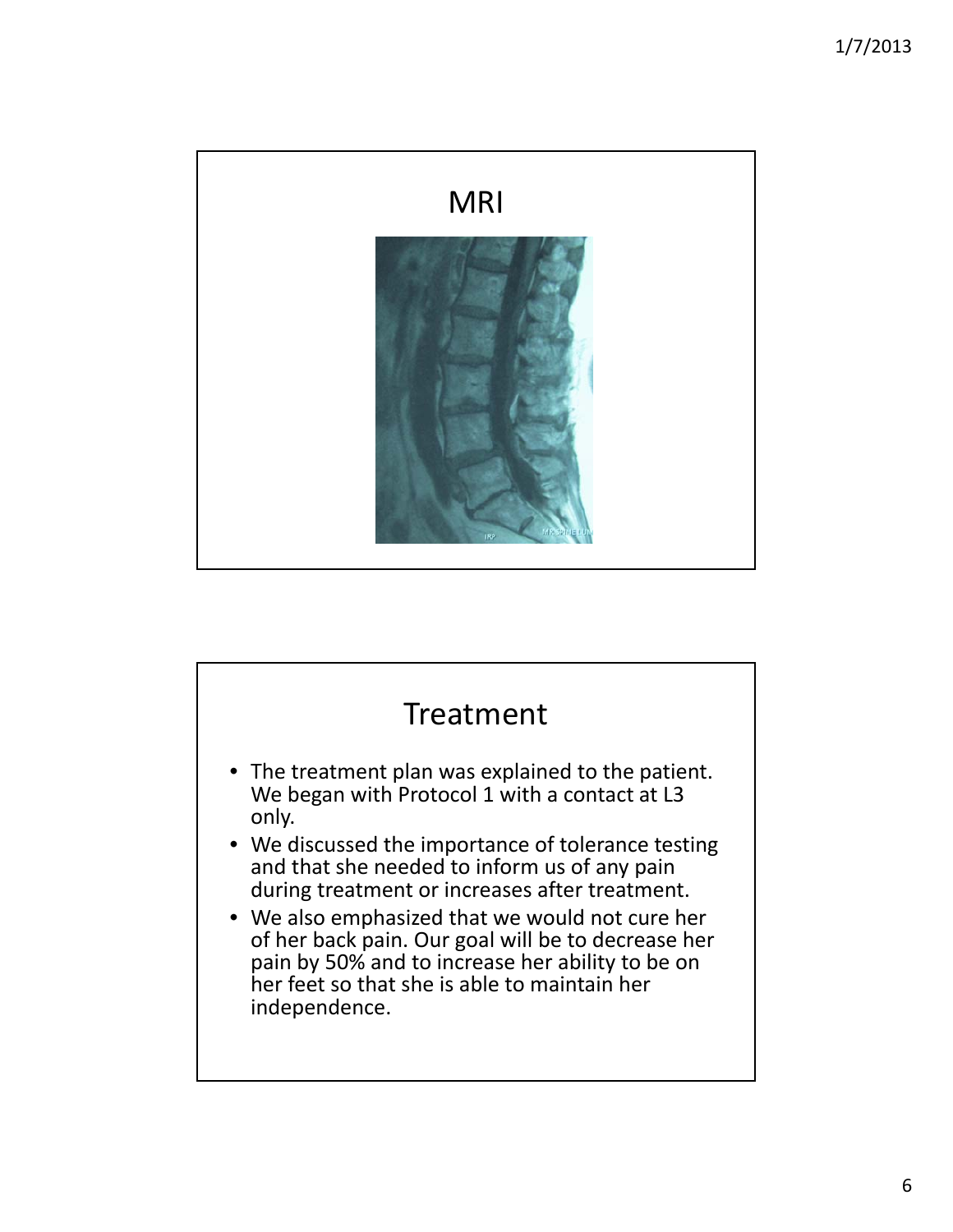### Treatment

- She was treated three times per week for the initial two weeks.
- After two weeks she reported her right leg pain was reduced 50%. She rated her quadriceps pain as 3/10 and she was able to be on her feet working much longer before the pain began.
- She was doing her yard work again.

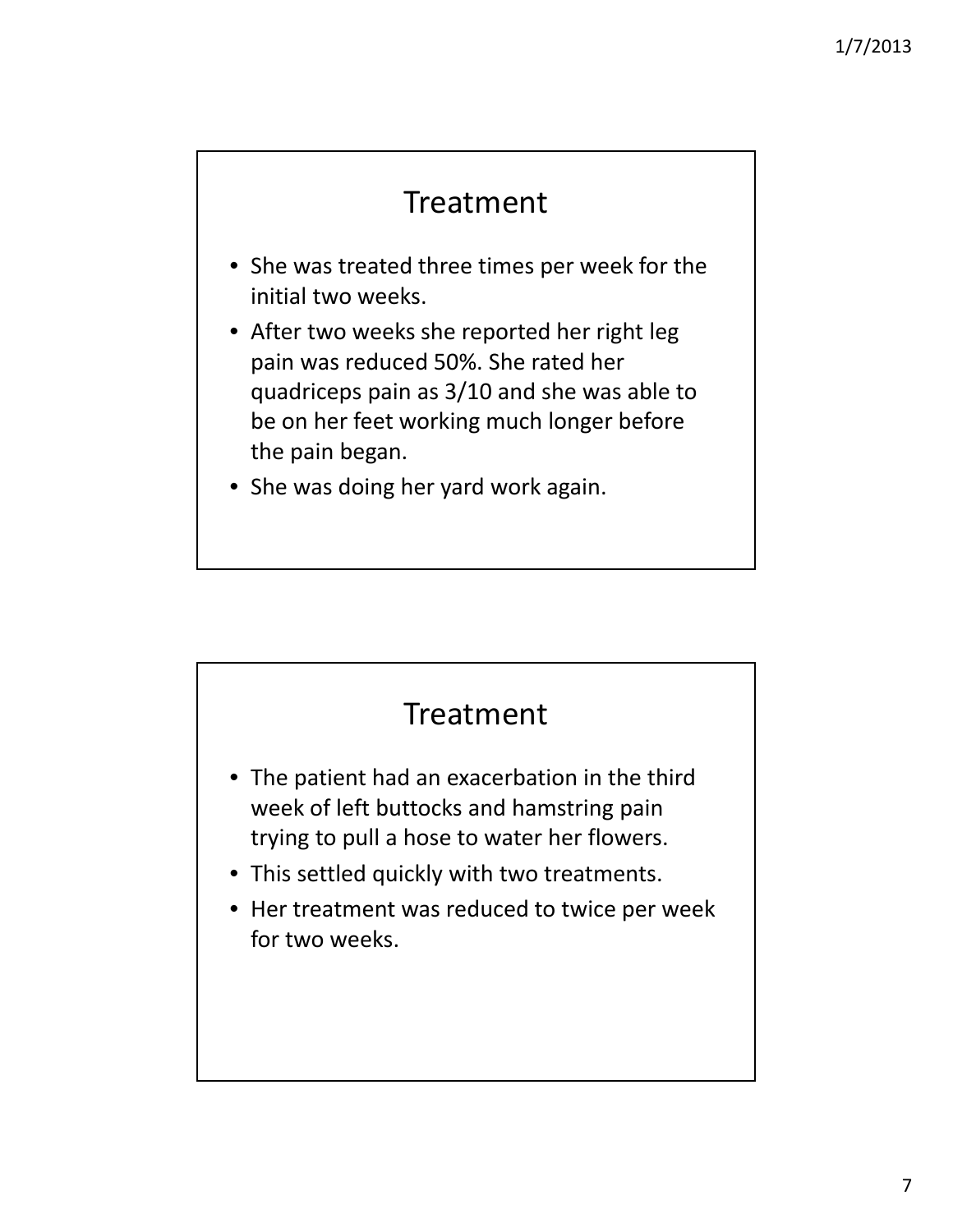### Re‐exam 1 Month

- The patient is no longer experiencing leg pain.
- She reports being able to do all her work again and that she has learned to sit and take a break if she starts to feel fatigue in her lower back.
- We will be extending her treatment out to once per month with instructions to return sooner if any leg pain exacerbates.